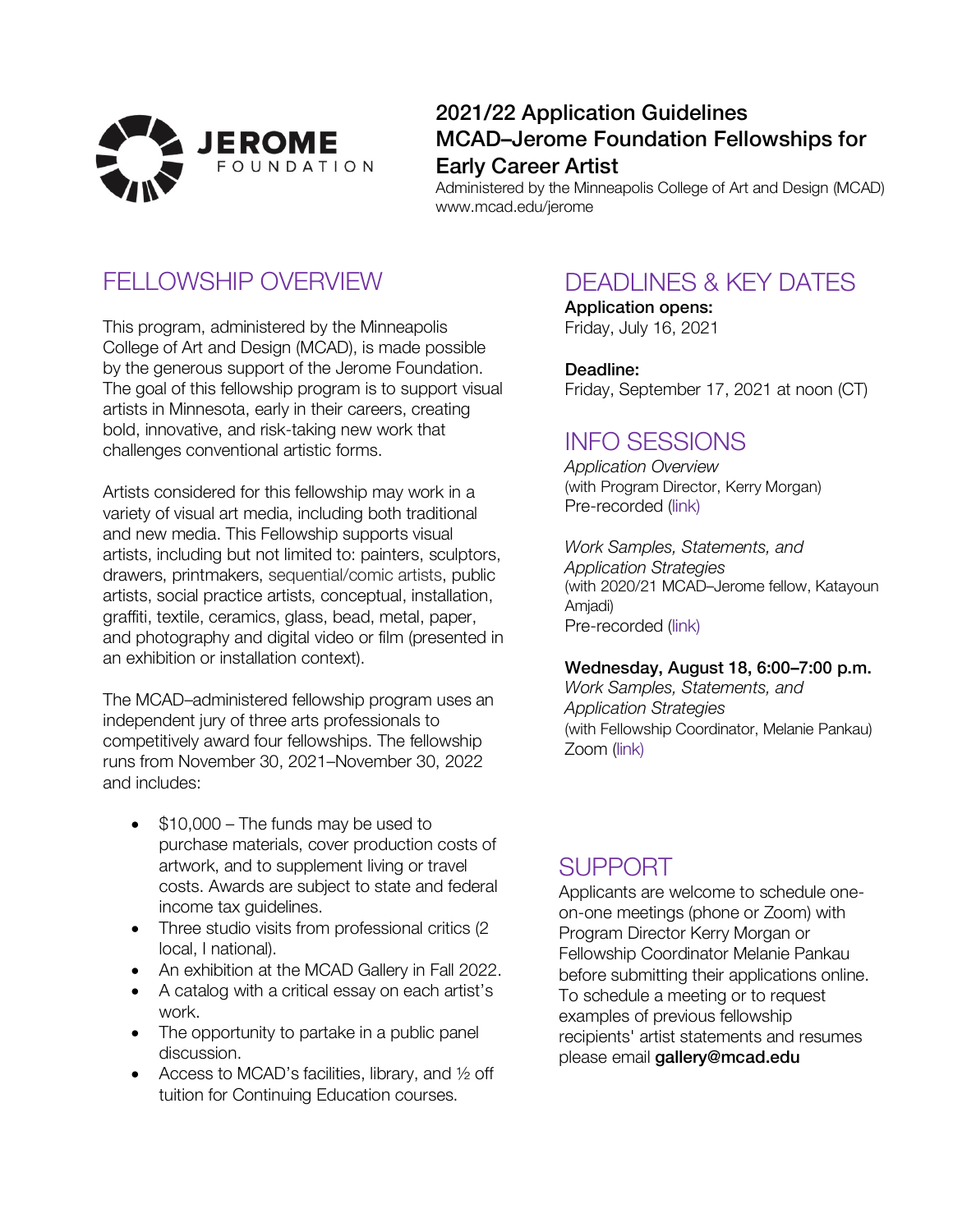## ELIGIBILITY REQUIREMENTS

Please read carefully. Applicants who do not meet all of the following criteria and expectations will not be considered and should not apply. Age is not a factor in determining eligibility.



- Artists that are in the early stages of their creative development with 2-10 years of generative experience not including any exhibition opportunities provided through a school or college program and:
	- o have a focused direction and goals, even while still developing their artistic "voice"
	- o have yet to be substantially celebrated within any artistic field, the media, funding circles or the public at large
	- o are vocational (as opposed to avocational, academic, amateur, or educational) artists
- Artists who at the time of application have generated, completed and publicly presented/exhibited/published work in the discipline in which support is requested;
- Artists must be able to provide evidence that they are an early career artist. Your resume will demonstrate limited, but promising, exhibition exposure and no more than a few grants or fellowships in direct support of your work.
- Artists who engage in exploring and challenging conventional artistic forms;
- Artists' work must fall within current visual art practice. Artists considered for this Fellowship may work in a variety of visual art media, including both traditional and new media. The Fellowship is not intended for commercial artists, musicians, theatre artists, or others whose work is generally not presented in a visual art context.
- Artists who are legal residents of the state of Minnesota and have been residents for a least a year prior (since September 17, 2020) to the submission of an application. (Determined by voting and/or payment of taxes in the state. Applicant must also have a street mailing address within Minnesota to be eligible to apply.)
- Artists must reside in the state until the end of the 12-month Fellowship period.
- Artists living outside the Twin Cities metropolitan area who receive a MCAD–Jerome Foundation Fellowship must be willing to travel to the Twin Cities for Fellowship events, meetings with visiting critics and other group meetings. Mileage and lodging for trips will be reimbursed.
- Artists must be willing to meet with visiting critics during the Fellowship period and accommodate their schedules to the critics' visits. This may include arranging for and transporting your artwork to a location in the Twin Cities for studio visits.
- Artists must be willing to participate in a Fellowship exhibition and related activities.
- Artists are eligible to receive this Fellowship once every three years; however, if you are a prior recipient that fact will be taken into consideration when your application is reviewed.

### MCAD–Jerome Fellowships do NOT support:

- Students who are or will be at the time of application and during the grant period enrolled in degree-granting programs (including K-12, college, graduate or post graduate studies);
- Artists that are full-time tenured faculty at any college, university or institution of higher learning (or equivalent)
- Artist that have shown in major museums, art centers, art fairs, international biennales; and are represented by a prominent commercial gallery.
- Mid-career or established artists from fields other than visual arts will not be considered early career based on the decision to shift artistic direction. For example, a composer with a substantial career in music who is now moving into the realm of visual arts will not be considered early career for the purposes of this Fellowship.
- Artists who have been awarded a McKnight Visual Artist Fellowship, McKnight Photography Fellowship (for mid-career artists) are not eligible for the MCAD–Jerome Early Career Artist Fellowship.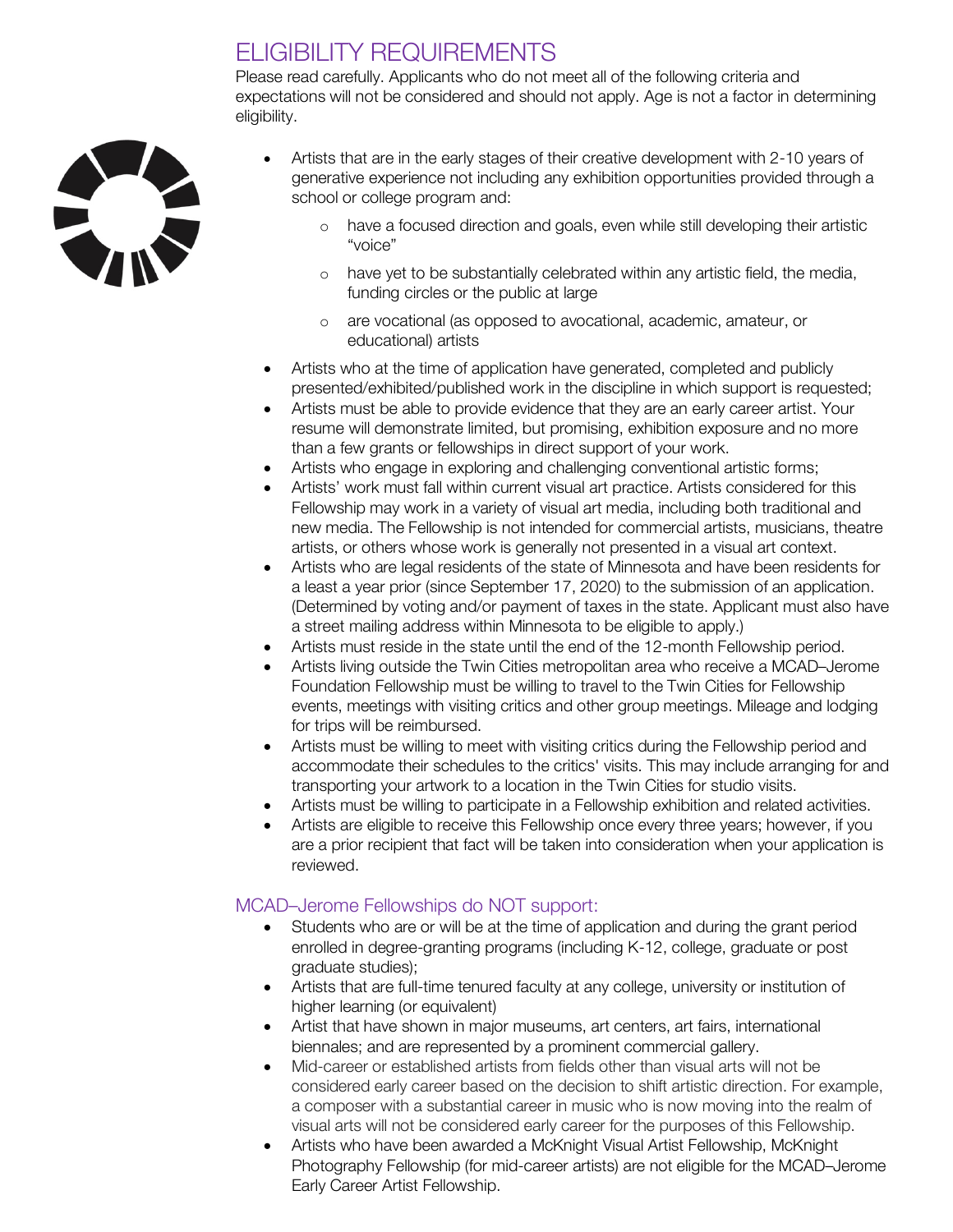# SELECTION PROCESS

#### Jury Panel:

Three jurors, one who is familiar with the visual arts in Minnesota and two who are not, select the fellows. These panelists are artists, curators, art critics, and educators with an appreciation for and knowledge of a wide spectrum of contemporary art practices. Panelists, insofar as possible, represent a diversity of age, ethnicity, gender, and geography.

*MCAD fellowship staff does not participate in any part of the selection process.* 

#### Review Process:

Review Process: Applicants are evaluated and selected according to these criteria:

- Compelling—offering distinctive vision and authentic voice;
- Deeply considered, imaginative, and executed with attention to craft and with technical proficiency, providing artistic experiences that communicate unique perspective/s, and invite viewers to question, discover, explore new ideas in new ways;
- Innovative and risk-taking—engaging, questioning, challenging, or reimagining conventional artistic forms. Innovation and risk-taking are Jerome Foundation values that reflect our interest in supporting artists from diverse backgrounds and experiences who are expanding ways of working, asking questions, and inspiring new ways of imagining.

The panel will also be asked to consider the breadth of artistic practice among Minnesota artists, which can include a wide range of aesthetics and traditions that might be influenced by ethnicity, gender, and/or geography.

First Round: The jurors review all submissions in the form of digital images viewed on their personal computer monitors. They are asked to score each applicant 1 to 5. Their decisions are tabulated and the top 25-30 applicants with the highest numerical score move on to the next semifinal round.

Second Round: The jurors are asked review for a second time the applications of the semifinalists and provide some written comments. Then a conference call is held where the panelists discuss these top 25-30 applicants. Those 10 applicants receiving the greatest interest will be contacted to schedule studio visits.

Email notification will be sent to all applicants on Friday, October 29. One email will be sent to applicants who did not make it to the second round. A separate email will be sent to applicants who were semifinalists, letting them know that applicants making it to the second and final rounds can contact the Program Office to set up a time to discuss the jurors' comments. These phone conversations will happen after the announcement of the four Fellows (i.e., after Monday, November 29, 2021.)

Online Studio Visits for Finalists: In this final phase, the Program Office notifies the 10 artists identified for final review no later than Friday, October 29. Appointments are made for brief, 25-minute online studio visits via Zoom with the jury. The dates for the studio visits will be Thursday, November 11 and Friday, November 12.

Notification: Upon completion of the studio visits, the Program Director will call the four Fellows and email the other finalists of the results. The Program Office will notify all applicants about the juror's final decision via email no later than Monday, November 29. Please do not call for results.

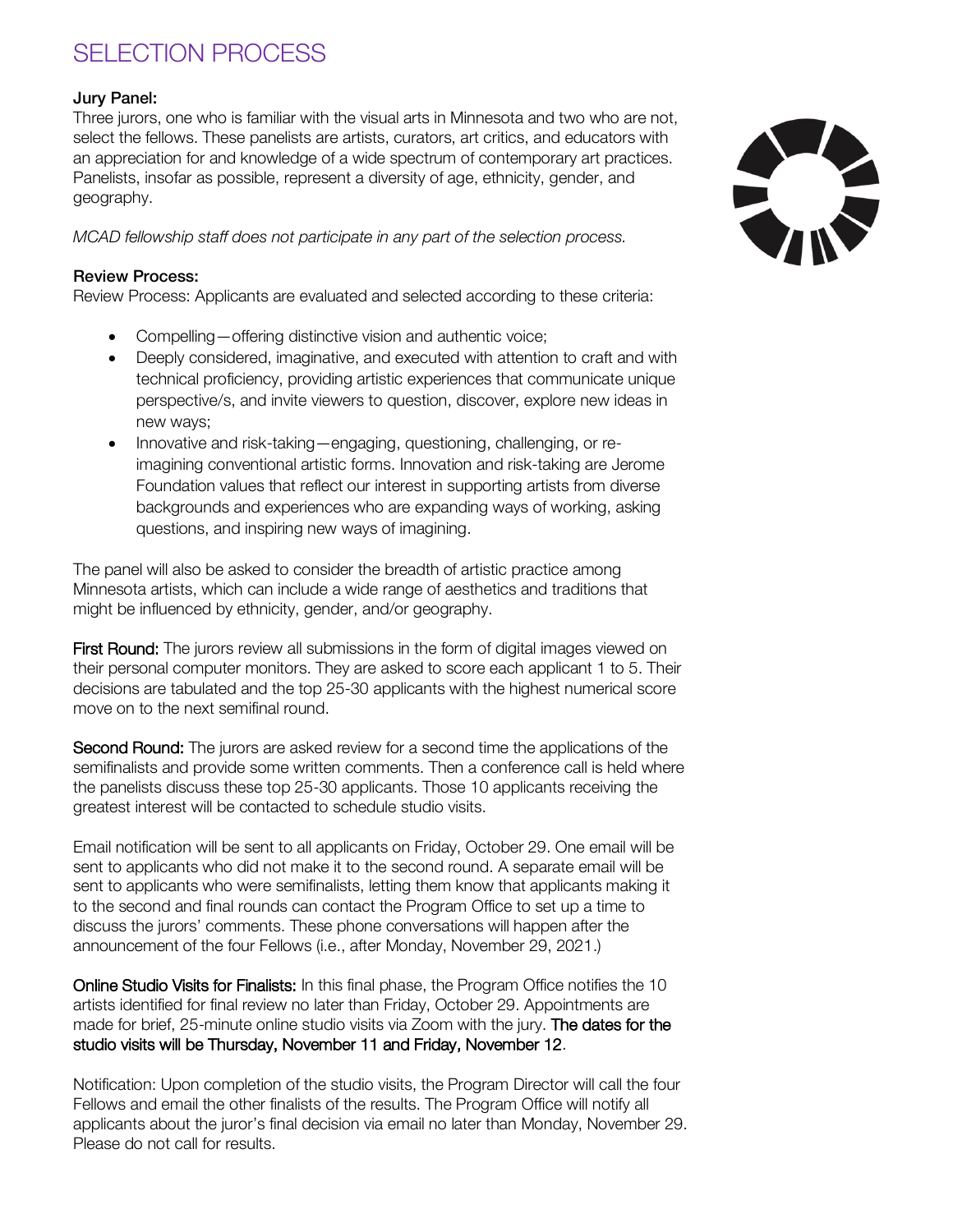# APPLICATION MATERIALS

### Application link:

https://mcad.submittable.com/submit



1. Contact Information and Questionnaire Form

#### 2. Proof of MN residency

• Applicant must have or maintain MN residency for at least one year prior to application deadline (since September 17, 2020). Please upload a copy of one of the following: MN driver's license (or MN identification card); a utility bill in the applicant's name; lease; or other supporting documents.

### 3. Ten Images/Work Samples

- Images must be in JPEG format.
- Individual files should not exceed 5 MB.
- Upload files in the order you would like them to be viewed. Each juror reviews applications individually, one image at a time, on a personal computer monitor.
- Label files this way: 1 title.jpg, 2 title.jpg (For example, 1\_Stars.jpg, 2\_Moon.jpg) Provide: title, year, medium, dimension (h x w x d) in inches.
- Optional 100-word max. annotation describing the medium, context, or installation of a particular work. Info should provide the juror with a greater understanding of what they are viewing. Avoid personal commentary and interpreting the work for the jurors.

### 4. Two Videos (optional)

- Videos will be accepted as mp4, mov, avi, mpg, 3gp, flv, webm, wmv, mkv, or m4v files.
- 3 minutes maximum in length.
- Upload each video as one work sample and in the order you would like them to be viewed. Please leave ample time for the upload.
- Provide: title, year, medium, duration. Indicate whether or not there is sound.
- Optional 100-word max. annotation describing the content, context, or site of a particular work. Info should provide the juror with a greater understanding of what they are viewing. Avoid personal commentary and interpreting the work for the jurors.
- Video submissions should supplement, not replace or extend, the ten still images. Therefore, any video, kinetic, or time-based work referenced in a multimedia installation must be indicated by at least one still image in the sequence of ten. Because of the blind jury process, ideally there should be no voiceover narration, artist appearance or name included in the video submission. Process documentation videos, walk-throughs or walk-arounds of static works or studio, interviews of the artist, and documentation of additional works not included in your ten still images will result in the video being removed from your application.